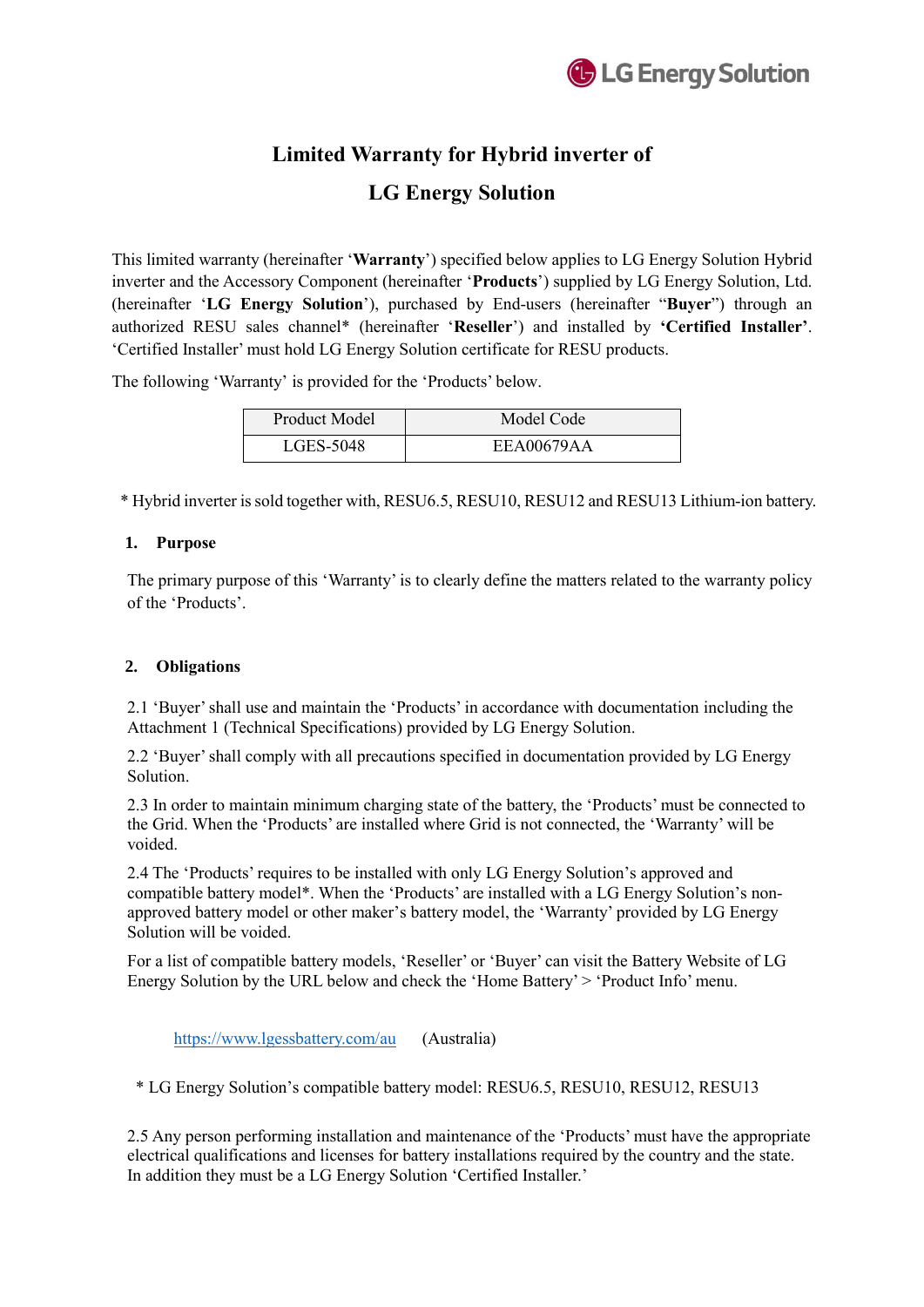

#### **3. Product Warranty**

3.1 LG Energy Solution will replace or repair any defect in the 'Products' subject to the terms of this 'Warranty' including the exclusions set out in Articles 6, 7 and 8, provided that the battery systems are operated under the conditions set forth in Attachment 1 ('Technical Specifications')

The Product Warranty shall begin either (i) on the date of the installation or (ii) six (6) months from the date of manufacture, whichever occurs first, and such 'Warranty' shall be valid for a period as below table.

| Products                   | Items                 | <b>Warranty Period</b> |
|----------------------------|-----------------------|------------------------|
| Hybrid Inverter            | LGES-5048 inverter    | Ten $(10)$ years       |
| <b>Accessory Component</b> | Antenna, WIFI Kit, CT | Two(2) years           |

3.2 In the event of the 'Warranty' exclusion described in Article 7, the Performance Warranty shall be expired.

#### **4. Warranty Claim**

4.1 The 'Buyer' shall notify or contact, within 1 month, their 'Reseller' or LG Energy Solution if the purchased or installed 'Products' are found to be defective, damaged and/or when the quality-related problems occur by using the Contact point in Article 9.

4.2 If the 'Buyer' intends to raise a claim due to the quality defect of the 'Products' pursuant to Articles 3 or 4 , the 'Buyer' shall provide LG Energy Solution with the following information.

(1) Dated proof of purchase from authorized RESU sales channel

For authorized RESU sales channel information, 'Reseller' or 'Buyer' can visit the Battery Website of LG Energy Solution by the URL below and check the 'Home Battery' > 'Where to Buy'.

[https://www.lgessbattery.com/a](https://www.lgessbattery.com/)u (Australia)

- (2) Description of defects, symptoms and when it occurred
- (3) Products serial number
- (4) Further information requested by LG Energy Solution to determine the defect and its cause (for example, error code, description of defect and other information)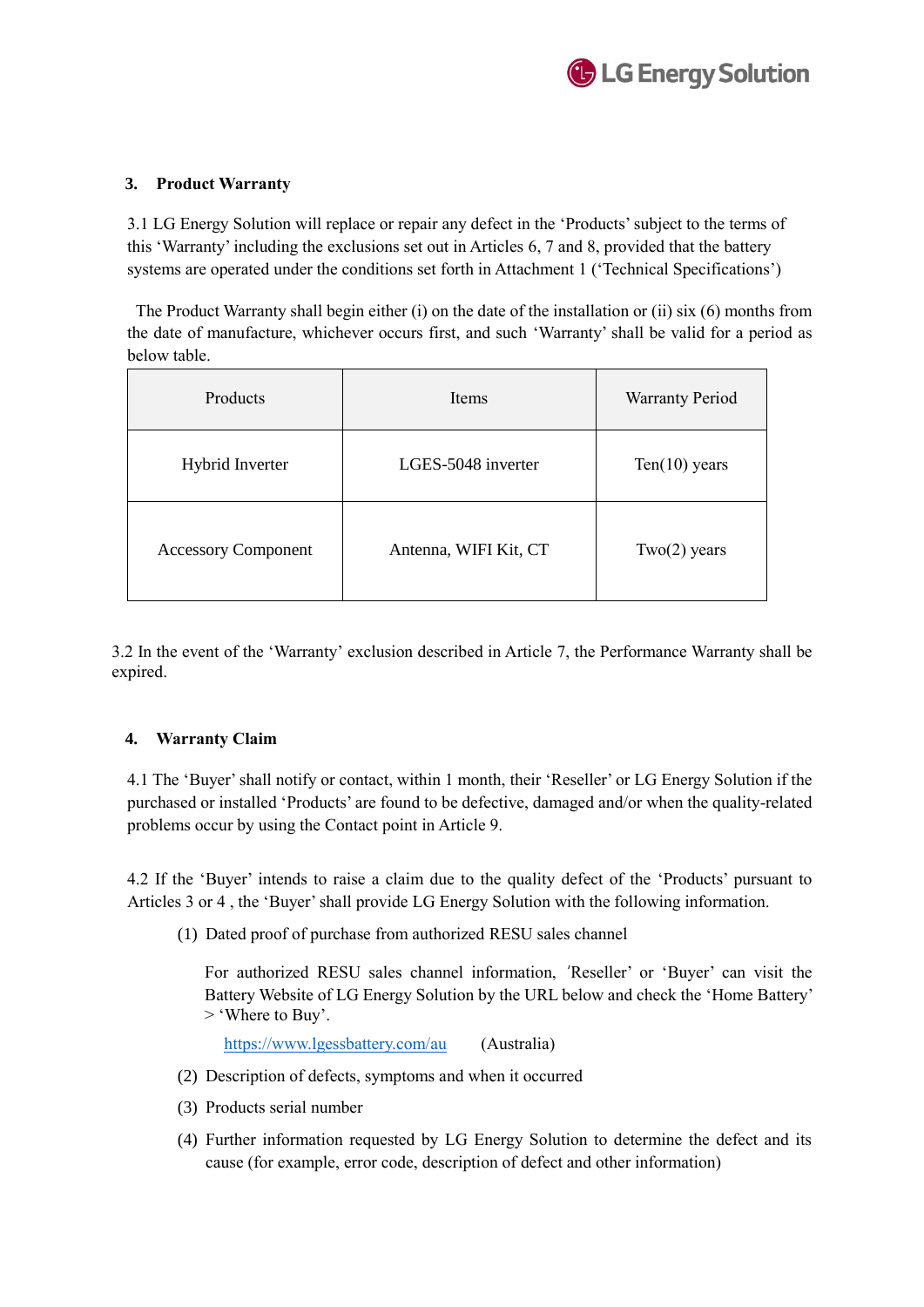

(5) 'Certified Installer' or 'Reseller' name / company name / address

4.3 LG Energy Solution shall identify the defect notified by the 'Buyer', and repair or replace if the defect would be covered by the Product Warranty set out in article 3 in accordance with the terms of this Warranty.

#### **5. Replace or Repair**

5.1 When a claim is submitted under the Product Warranty or Performance Warranty, LG Energy Solution shall decide whether to (i) repair, or (ii) replace the defective 'Products' with refurbished parts equal in value.

5.2 The 'Warranty' period for the repaired or replaced part/product shall be the remainder of the warranty period for the original part/product.

5.3 Subject to the requirements of any law, no obligation for LG Energy Solution to indemnify or compensate 'Buyers' for any damages which shall arise out of Product Warranty unless otherwise explicitly specified herein.

5.4 The 'Warranty' for defective products are only valid when they have been repaired or replaced by personnel appointed by LG Energy Solution.

In the event the 'Products' are no longer commercially available, LG Energy Solution, at its option, may complete the replacement with alternative equipment deemed to be equivalent in function and performance, or refund the remaining depreciated value of the purchase price of the 'Products' during the Free Warranty Period as set out in the Compensation Scheme below.

#### **- Compensation Scheme (For product warranty of inverter product) -**

- Residual value in [Local Currency] = purchasing price in [Local Currency]  $/ 120 \times (120 120)$ Operation time after installation in month)
- No warranty of performance will be provided from the 121st month

#### **6. Exclusion for Failure to Connect to the Internet or Failure to Register the Product**

In order to provide the 'Warranty' for the full warranty period as set out in Article 3, LG Energy Solution requires the ability to perform the remote firmware updates. These remote updates may interrupt the operation of the 'Products' for a short period, but LG Energy Solution can provide important firmware updates when the 'Products' are connected to the Internet. When the 'Products' are connected to the Internet, it means that you agree with LG Energy Solution to perform the remote updates, without further notice to you.

When the 'Products' are not connected to the Internet or not registered in the RESU Monitor website [\(https://www.lgresuhomemonitor.com\)](https://www.lgresuhomemonitor.com/), and LG Energy Solution cannot provide important updates for the 'Products', LG Energy Solution may not be able to honour the full Warranty period. However, LG Energy Solution will provide the 'Warranty' for at least five years notwithstanding lack of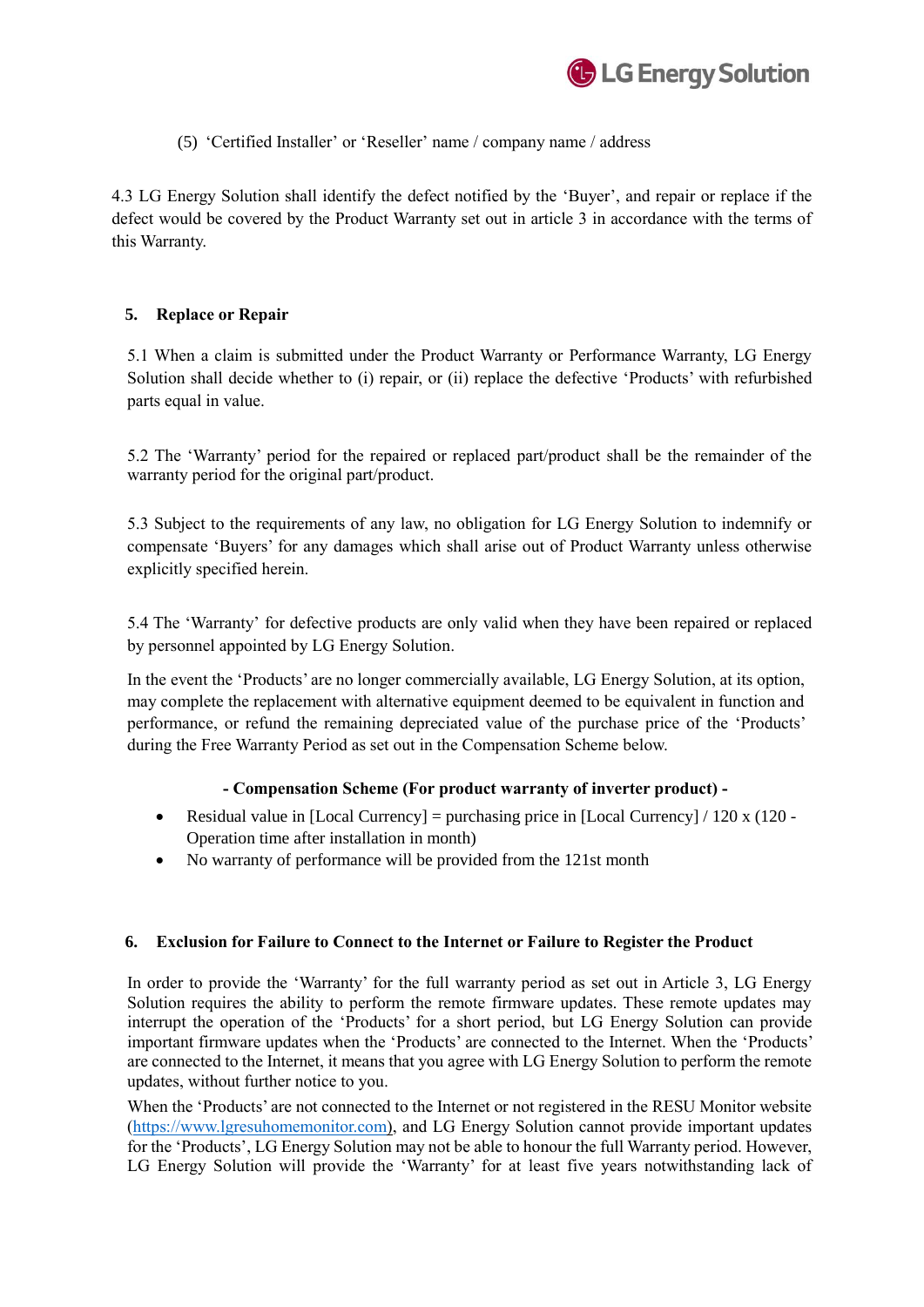

registration and/or internet connection. Please also note that the registration process will request you for accepting of collecting personal information**.**

#### **7. General Exclusions**

This 'Warranty' does not apply to any defects or performance failures comprising or resulting from any of the following.

- When the 'Products' are not installed as specified in the Installation Manual
- When the 'Products' are installed by a person lacking the appropriate electrical qualification and license/certificate for the inverter/Lithium-ion battery installation required by the law, including country and state jurisdictions.
- When the 'Products' are not purchased through authorized sales channel designated by LG Energy Solution.
- When the 'Products' are not installed and/or serviced by the 'Certified Installer' of LG Energy Solution.
- When the 'Products' are not manufactured by LG Energy Solution.
- When the 'Products' are transported, stored, installed, assembled, tightened, or wired out of compliance of the official installation manual and datasheet of the 'Products'.
- When the 'Products' are disassembled or dismantled without prior consent of LG Energy Solution.
- When the 'Products' are damaged by physical or electrical stresses such as, inclusive but not exclusive of, inrush current, lightning, flood, tidal wave, fire, or incidental damage.
- When the defect or performance failure occurs or the scope of the defect expands due to improper repair of the 'Products' carried out by technicians who are not approved by LG Energy Solution and/or instructed by the 'Buyer' without the consent of LG Energy Solution.
- When the defect or performance failure occurs in the 'Products' due to the wilful misconduct or negligence of the 'Buyer' or 'Reseller'.
- When the defect or performance failure occurs due to the misuse, faulty use, or negligent use of the 'Products'.
- When the 'Products' are used for purposes other than the Application in Attachment 1.
- When a claim is raised for the 'Products' after the warranty period specified in Article 3 has expired.
- When the scope of the defect or performance failure has expanded because LG Energy Solution or the 'Reseller' were not notified of the defect or failure in the period specified in Article 4.
- When the defect and/or any expanded scope of the defect are caused by force majeure events, such as war, riot, civil war, natural disasters, etc., that are not wholly or predominantly attributable to the acts or omissions of LG Energy Solution.
- When the 'Products' are externally damaged but its performance and function are not affected.
- When the 'Products' are damaged during the transportation from the 'Reseller' to the 'Buyer'.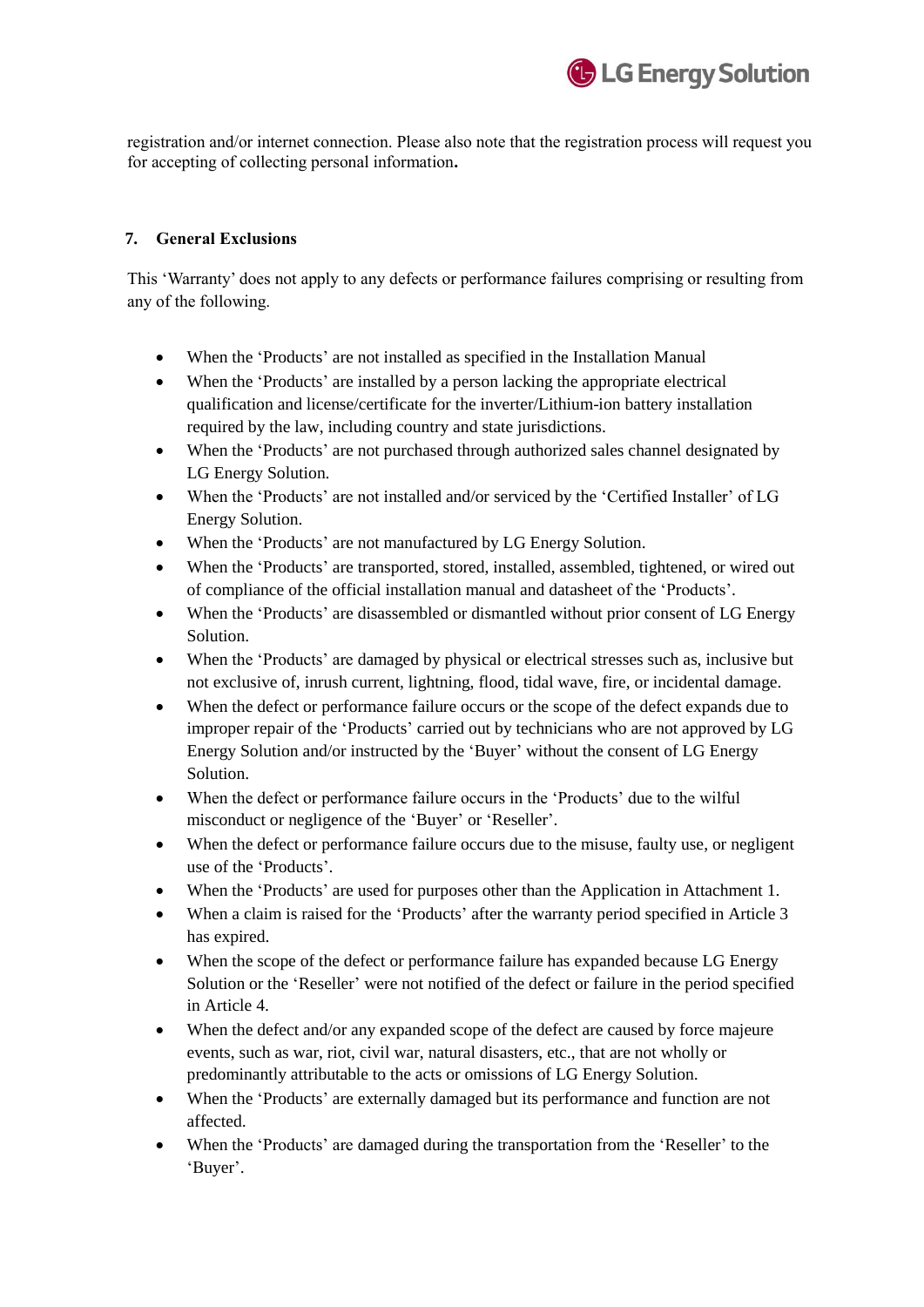

- When the 'Buyer' or 'Reseller' violates applicable law, including laws or regulations of the state, country or local government while using the 'Products'.
- When a claim for the 'Products' is not raised as prescribed in Article 4.
- Other defects not attributable to LG Energy Solution and up to the extent general exclusions are permitted under the applicable laws.

#### **8. Special Exclusions**

#### **8.1 Exclusion of Warranties**

The 'Warranty' will not apply if the 'Buyer' violates any of the following provisions:

- The 'Products' shall not be used in facilities with radiation control, nuclear reactors, and facilities related to nuclear safety or nuclear power uses, as well as facilities that may have direct contact with patients.
- The 'Products' shall not be used to power medical devices or life-support equipment.
- The 'Products' shall not be used or installed in a location where vibrations may occur. For example, aircraft, ship (vessel, boat, yacht), car or train are not allowed.
- The 'Products' shall be used for residential stationary storage applications.

#### **8.2 Exclusion of Incidental or Consequential Damages**

 To the maximum extent permitted by applicable law, in no event will 'LG Energy Solution' or any of its representatives be liable to 'Buyer' for any incidental or consequential damages arising out of breach of the warranty whether or not the 'Buyer' has been advised of the possibility of such damages.

#### **8.3 Disclaimer of Implied Warranties**

• The warranty set forth herein is in lieu of, and 'Reseller' expressly disclaims all other product warranties of any kind whatsoever whether express, implied, statutory, arising by course of dealing or performance, custom, usage in the trade or otherwise, any warranty of merchantability, or fitness for a particular purpose, and in any event no such implied warranty has applicability beyond the time period covered by this warranty.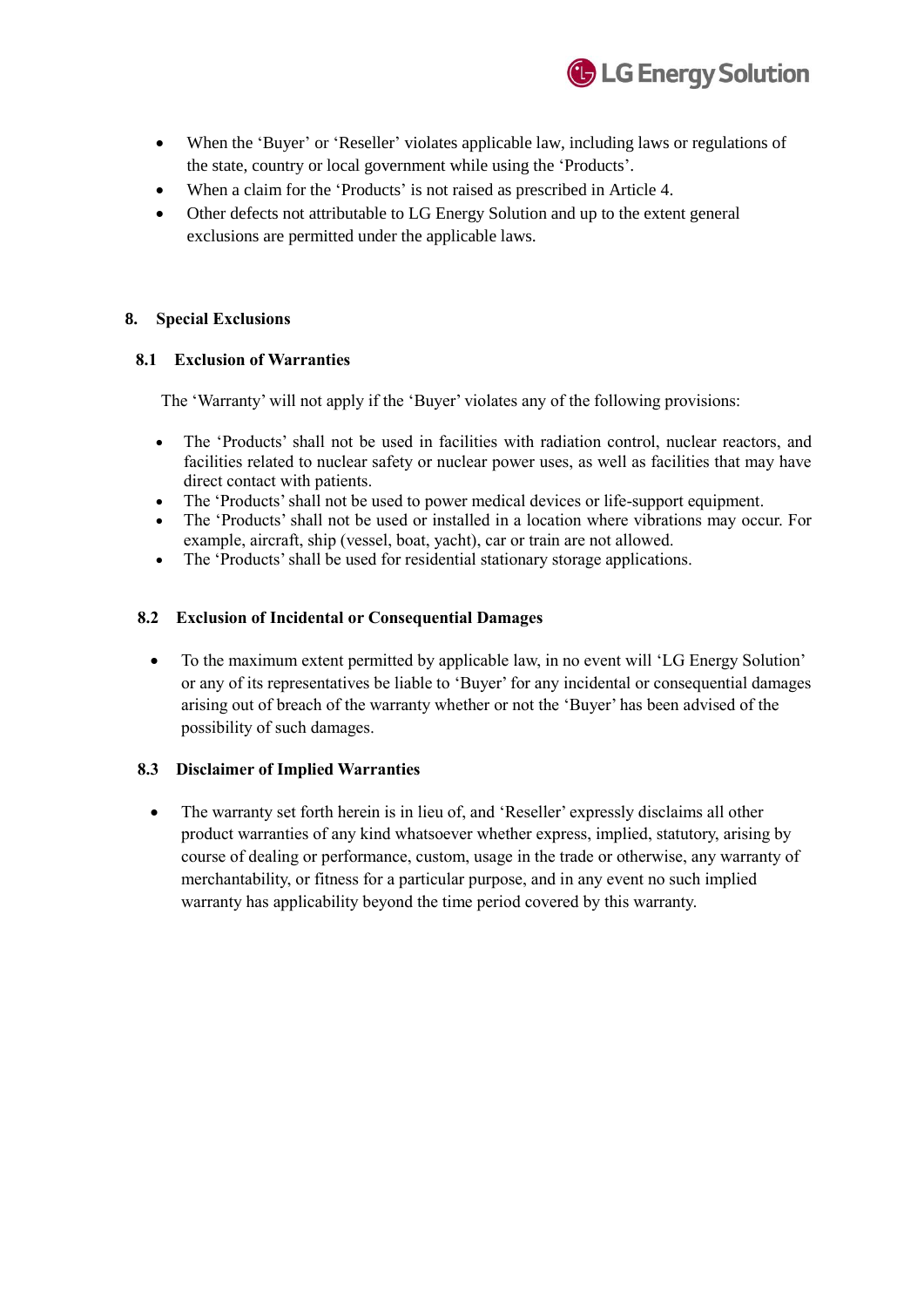

#### **9. Contact**

If the 'Buyer' has any questions or wants to file a claim, the first step is to contact the 'Reseller'. And the 'Reseller' shall contact LG Energy Solution using the following contact information.

| <b>LOCATION</b>  | <b>TELEPHONE</b>   | E-MAIL                   |
|------------------|--------------------|--------------------------|
| <b>AUSTRALIA</b> | $+61$ 1300 178 064 | essserviceau@lgensol.com |
| HQ(KOR)          |                    | essservice@lgensol.com   |

#### **10. Applicable law**

This 'Warranty' gives you specific legal rights, and you may also have other rights which vary from according to jurisdiction. Some States do not allow limitations on how long an implied warranty lasts, so the above limitation may not apply to you. Some States do not allow the exclusion or limitation of incidental or consequential damages, so the above limitation or exclusion may not apply to you.

#### **11. Applicable Countries**

This warranty is applicable only in the countries listed as below, and 'LG Energy Solution' is not responsible for any claims against this Warranty made in and/or based on the event occurred in any countries other than listed herein.

Australia

Our goods come with guarantees that cannot be excluded under the Australian Consumer Law. You are entitled to a repair, replacement, or refund for a major failure and compensation for any other reasonably foreseeable loss or damage. You are also entitled to have the goods repaired or replaced if the goods fail to be of acceptable quality and the failure does not amount to a major failure.

The contractual rights that you may be entitled to under the Warranty for hybrid inverter products are addition to these statutory rights.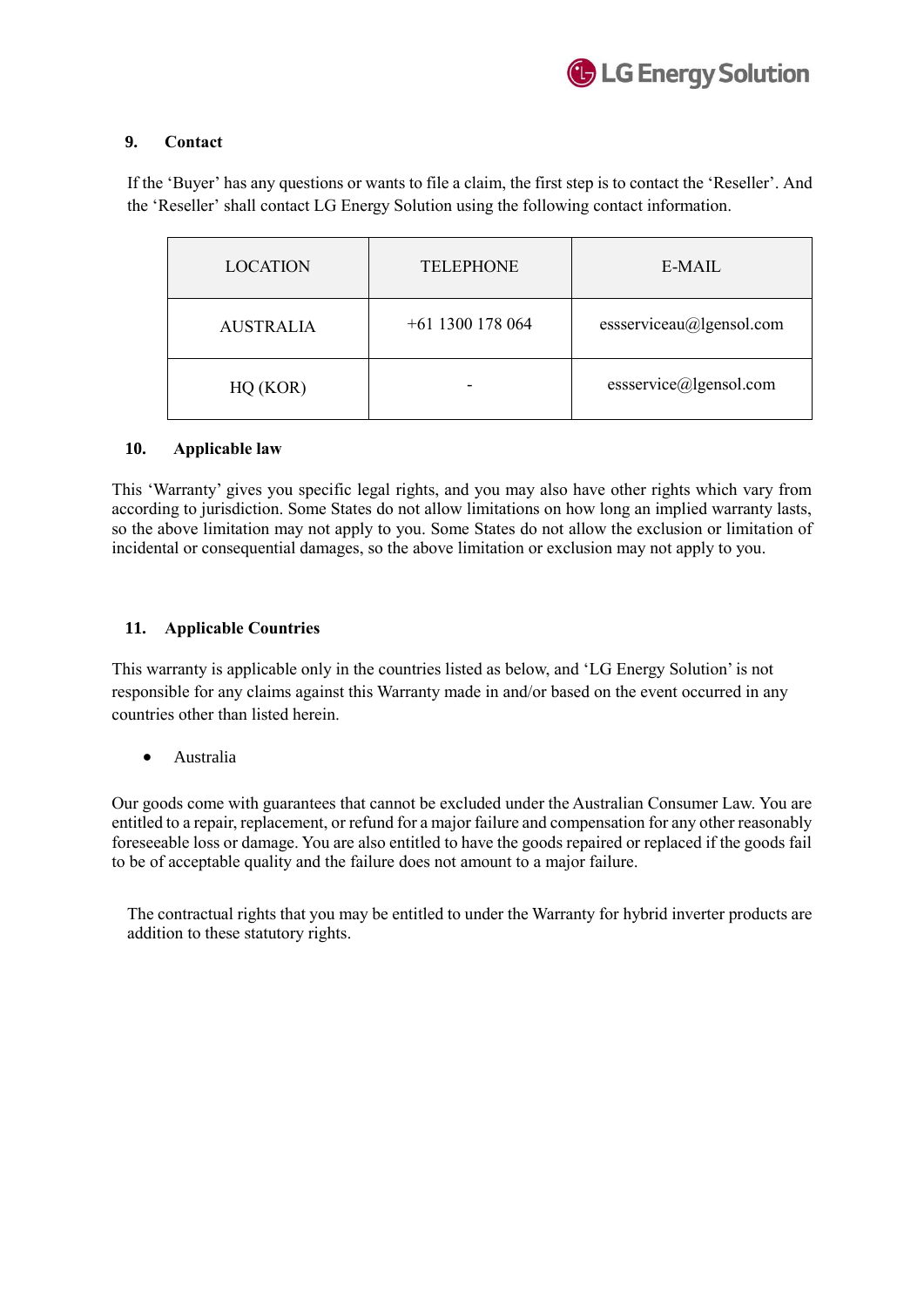

| <b>Battery Input Data</b>              |                                        |
|----------------------------------------|----------------------------------------|
| <b>Battery Type</b>                    | Li-Ion RESU6.5, RESU10, RESU12, RESU13 |
| Nominal Battery Voltage                | 48 V                                   |
| Max. Charging Voltage                  | $\leq 60$ V (Configurable)             |
| Max. Charging Current <sup>1)</sup>    | 100A                                   |
| Max. Discharging Current <sup>1)</sup> | 100A                                   |
| <b>Battery Capacity</b>                | $126 - 504$ Ah                         |
| Charging Strategy for Li-Ion Battery   | Self-adaptation to BMS                 |

### **Attachment 1. Technical Specifications**

## **PV String Input Data**

| 6500 W         |
|----------------|
| 7500 W         |
| 580 V          |
| 500 V          |
| $120 - 550$ V  |
| 125 V          |
| 150 V          |
| 215~500 V      |
| 360 V          |
| 11A            |
| 13.8 A         |
| 21 A           |
| 0A             |
| $\overline{2}$ |
| $\mathbf{1}$   |
| $\mathbf{I}$   |
|                |

| <b>Efficiency</b>               |          |
|---------------------------------|----------|
| Max. Efficiency                 | $97.6\%$ |
| Max. Battery to Load Efficiency | $94.0\%$ |
| European Efficiency             | $97.0\%$ |
| <b>MPPT</b> Efficiency          | 99.9%    |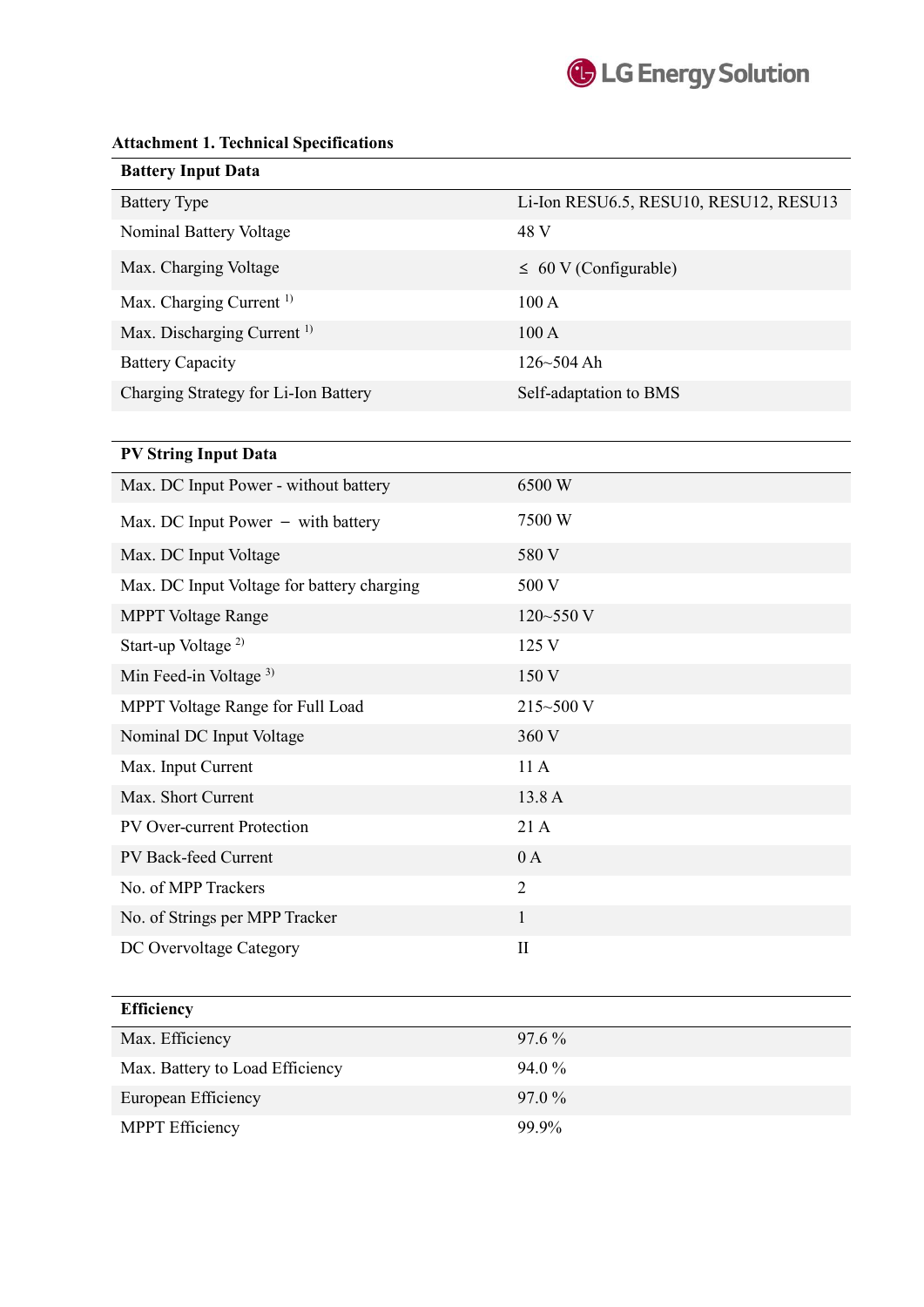

#### **AC Output Data (Back-up)**

| Max. Output Apparent Power               | 4600 VA             |
|------------------------------------------|---------------------|
| Peak Output Apparent Power <sup>4)</sup> | 6900 VA, 3sec       |
| Max. Output Current                      | 20A                 |
| Nominal Output Voltage                   | $230 V (\pm 2\%)$   |
| Nominal Output Frequency                 | 60 Hz $(\pm 0.2\%)$ |
| Back-up Over Current Protection          | 30 A                |
| Output Inrush Current (Peak / Duration)  | 55 A, 2 $\mu s$     |
| <b>Automatic Switch Time</b>             | $10 \text{ ms}$     |
| Output THDv (@Linear Load)               | $<3\%$              |
|                                          |                     |

1) The actual charge and discharge current also depends on the battery..

2) When there is no battery connected, inverter starts feeding in only if string voltage is higher than 200V.

3) If there is no battery connected, inverter starts feeding into grid only if PV voltage > 200V.

4) On condition of battery and PV power being enough.

| <b>AC</b> Output Data (On-grid)                  |                                                     |
|--------------------------------------------------|-----------------------------------------------------|
| Nominal Power Output Grid                        | 5000 W                                              |
| Rated/Max. Apparent Power Output to Utility Grid | 5000 VA                                             |
| Max. Apparent Power from Utility Grid            | 9200 VA                                             |
| Nominal Output Voltage (V)                       | 230 single phase                                    |
| Nominal Output Frequency (Hz)                    | 60                                                  |
| Max. AC Output Current to Grid (A)               | 24.5                                                |
| Max. AC Current from Grid $(A)$ <sup>5)</sup>    | 40 A                                                |
| AC Back-feed Current                             | 0 A                                                 |
| Max. Output Fault Current (Peak / Duration)      | 43A, 0.2s                                           |
| Output Inrush Current (Peak / Duration)          | 55A, $2\mu s$                                       |
| Output Inrush Current (Peak / Duration)          | 60A, $3\mu s$                                       |
| Output Power Factor                              | $\sim$ (Adjustable from 0.8 leading to 0.8 lagging) |
| Output THDi (@Nominal Output)                    | $<3\%$                                              |
| AC Overvoltage Category                          | $\mathop{\rm III}$                                  |